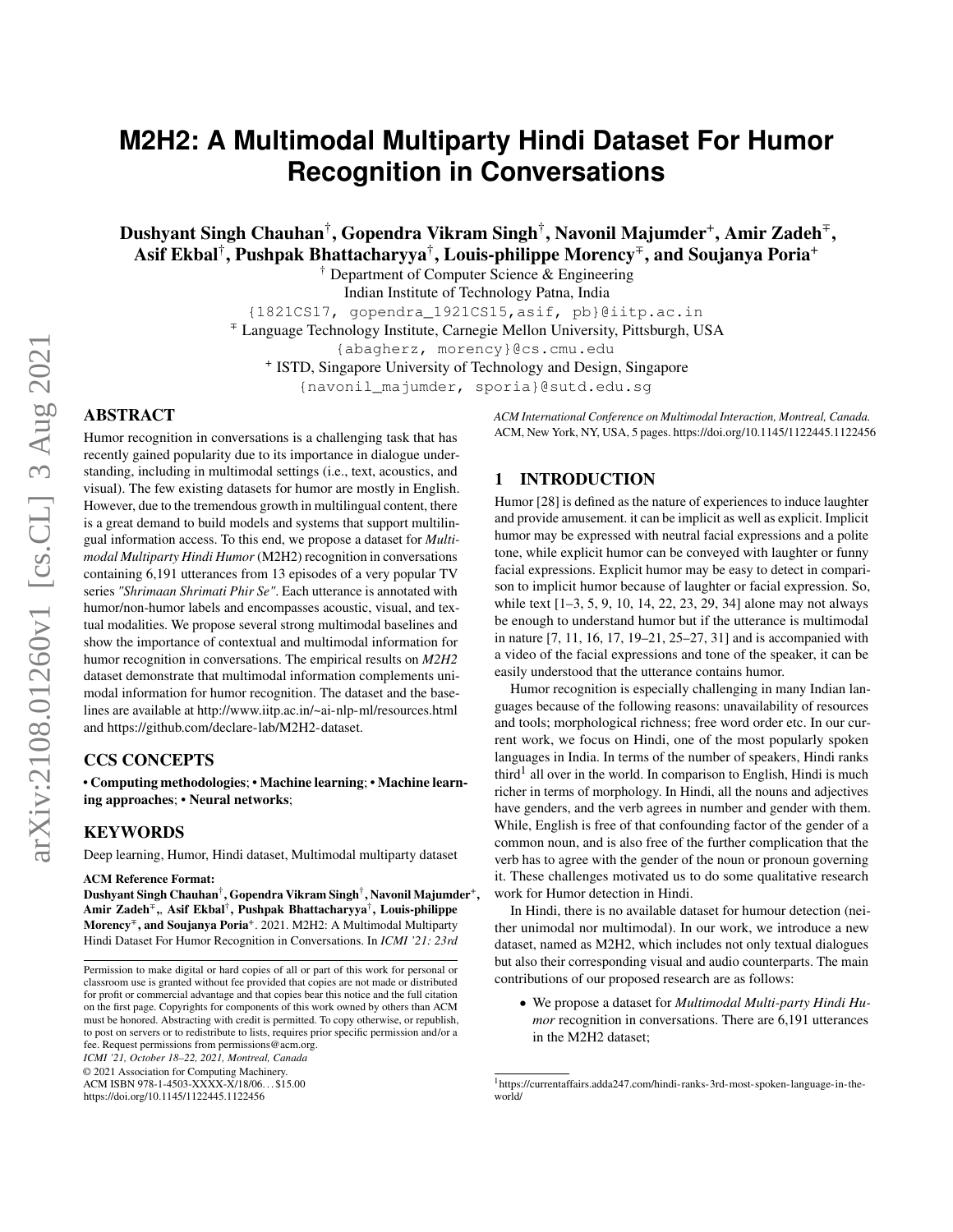- We set up two strong baselines, *viz.*, DialogueRNN [\[15\]](#page-4-21) and bcLSTM [\[18\]](#page-4-22) with MISA [\[12\]](#page-4-23) for multimodal fusion. Both DialogueRNN and bcLSTM are contextual models.
- Empirical results on the *M2H2* dataset show the efficacy of multimodal information over only textual information for humor detection.

# 2 DATASET

We gathered samples from a famous TV show *"Shrimaan Shrimati* Phir Se<sup>"[2](#page-1-0)</sup> and annotated them manually. We make groups of these samples (utterances) based on their context into scenes. Each utterance in each scene consists of a label indicating humor of that utterance i.e., humor $3$  or non-humor. Besides, each utterance is also annotated with its speaker and listener information. In multiparty conversation, listener identification poses a great challenge. In our dataset, we define the listener as the party in the conversation to whom the speaker is replying. Each utterance in each scene is coupled with its context utterances, which are preceding turns by the speakers participating in the conversation. It also contains multiparty conversations that are more challenging to classify than dyadic variants. We show the dataset statistics in Table [1.](#page-1-2)

<span id="page-1-2"></span>

| <b>Description</b>          | <b>Statistic</b> |  |  |  |
|-----------------------------|------------------|--|--|--|
| #Scenes                     | 136              |  |  |  |
| #Utterances                 | 6191             |  |  |  |
| Min #Utterances per Scene   | 8                |  |  |  |
| Max #Utterances per Scene   | 155              |  |  |  |
| #Utterances per Scene       | 45.52            |  |  |  |
| #Words                      | 34472            |  |  |  |
| #Unique words               | 5454             |  |  |  |
| #Humor class                | 2089             |  |  |  |
| #Non-humor class            | 4102             |  |  |  |
| #Speakers                   | 41               |  |  |  |
| Total duration              | 4.46 Hours       |  |  |  |
| Takla 1. Datasat atatistisa |                  |  |  |  |

Table 1: Dataset statistics.

### 2.1 Challenges

We crawled the video file and transcription file using *YouTube* for the TV show *"Shrimaan Shrimati Phir Se"*. The downloaded Hindi transcription file had some errors. So, we hired transcribers, who were experts in the Hindi language. They wrote Hindi utterances based on the audio files.

As the context is based on the scenes, we divide the whole dataset into scenes based on its context. Each utterance in each scene consists of a humor label (i.e., humor or non-humor) and speaker and listener information.

# 2.2 Annotation Guidelines

We employ three Ph.D. students with high proficiency in Hindi and with prior experience in labeling *Humor* and *Non-humor* in conversational settings.

The guidelines for annotation, along with some examples (c.f. Figure [1\)](#page-2-0), were explained to the annotators before starting the annotation process. The annotators were asked to annotate every utterance with humor/non-humor and corresponding speaker and listener information. We also annotated 20 annotations by ourselves and set it as a quality checker to evaluate the quality of the annotators. A majority voting scheme was used for selecting the final humor/nonhumor. We achieve an overall Fleiss' [\[8\]](#page-4-24) kappa score of 0.84, which is considered to be reliable.

# 3 BASELINE METHODS

In this section, we provide strong benchmarks for *M2H2* dataset. We employ three strong baselines frameworks for humor detection.

#### 3.1 Strong Baseline for Multimodal Fusion: MISA

*MISA* (Modality-Invariant and-Specific Representations for Multimodal Sentiment Analysis) [\[12\]](#page-4-23) has two main stages: modality representation learning and modality fusion. It divides each modality into two sub-spaces. The first subspace is modality-invariant, in which representations from different modalities learn to share similarities and minimize the distance between them. The second subspace is modality-specific, which is unique to every modality and contains its distinguishing characteristics. These representations give a comprehensive perspective of multimodal data, which is utilized for fusion and task prediction. The model shows the state-of-the-art (SOTA) for MOSI [\[33\]](#page-4-25) and MOSEI [\[32\]](#page-4-26) datasets.

# 3.2 Strong Conversation Classification Baseline #1: DialogueRNN

DialogueRNN [\[15\]](#page-4-21) is a multi-party framework tailored for modelling emotions and sentiments in conversations. In DialogueRNN, they explained a novel recurrent neural network-based system that tracks of each party state during a discussion and uses this knowledge to classify emotions. It employs three levels of gated recurrent units (GRU) to represent the conversational context in order to accurately recognize emotions, intensity, and attitudes in a discussion. They showed the SOTA performance on two different datasets i.e., IEMOCAP [\[4\]](#page-4-27) and AVEC [\[24\]](#page-4-28).

# 3.3 Strong Conversation Classification Baseline #2: bcLSTM

bcLstm [\[18\]](#page-4-22) is a bidirectional contextual LSTM. Bi-directional LSTMs are formed by stacking two uni-directional LSTMs with opposing directions. As a result, an utterance can learn from utterances that come before and after it in the video which is of course context.

Leveraging the above three strong baselines, we formulate two setups, *viz.* MISA with DialogueRNN (MISA+DialogueRNN) and MISA with bcLSTM (MISA+bcLSTM). Here, MISA acts as a fusion model while DialogueRNN and bcLSTM are contextual models for conversation classification. DialogueRNN and bcLSTM have shown excellent performance in different conversation classification tasks such as Emotion Recognition Conversation. For MISA+DialogueRNN, we first pass multimodal inputs through MISA and obtain the fused features. These fused features are then

<span id="page-1-0"></span><sup>2</sup>Total of 4.46 hours in length

<span id="page-1-1"></span><sup>&</sup>lt;sup>3</sup>There are  $1/3$ <sup>rd</sup> utterances which are humorous.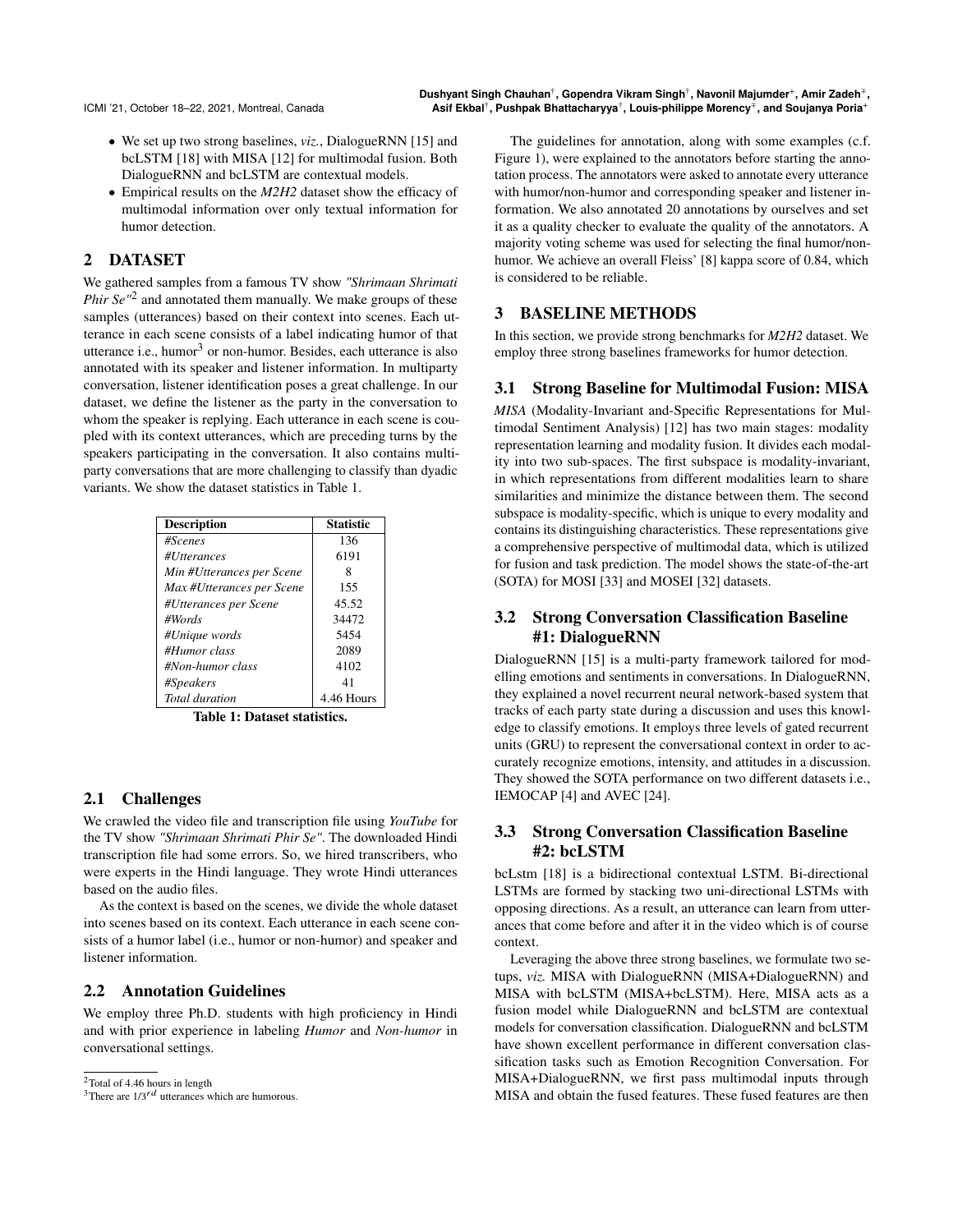#### M2H2: A Multimodal Multiparty Hindi Dataset For Humor Recognition in Conversations ICMI '21, October 18-22, 2021, Montreal, Canada

<span id="page-2-0"></span>

Figure 1: Some samples from dataset.

passed through DialogueRNN for humor classification. Similarly, for MISA+bcLSTM, We first pass multimodal inputs through MISA and obtain the fused features. Then, these fused features are passed through bcLSTM for humor classification.

#### 3.4 Feature Extraction

For textual features, we take the pre-trained 300-dimensional Hindi *fastText* embeddings [\[13\]](#page-4-29). For visual feature extraction, we use 3D-ResNeXt-101<sup>[4](#page-2-1)</sup> [\[30\]](#page-4-30) which is pre-trained on Kinetics at a rate of 1.5 features per second and a resolution of 112. While, we use openSMILE [\[6\]](#page-4-31) for acoustic feature extraction. openSMILE<sup>[5](#page-2-2)</sup> can extract Low-Level Descriptors (LLD) and change them using different filters, functions, and transformations. We use a tonal low-level features group of openSMILE to extract the features.

## 4 EXPERIMENTS AND ANALYSIS

#### 4.1 Experimental Setup

We evaluate our proposed model on the *M2H2* dataset. We perform five-fold cross-validation for experiments. Empirically, We take five<sup>[6](#page-2-3)</sup> utterances as context for a particular utterance.

We implement our proposed model on the Python-based PyTorch<sup>[7](#page-2-4)</sup> deep learning library. As the evaluation metric, we employ precision (P), recall (R), and F1-score (F1) for humor recognition. We use *Adam* as an optimizer, *Softmax* as a classifier for humor detection, and the *categorical cross-entropy* as a loss function.

### 4.2 Results and Analysis

We evaluate our proposed architecture with all the possible input combinations (c.f. Table [2\)](#page-2-5) i.e. unimodal *(T, A, V)*, bimodal (*T+V, T+A, A+V*) and trimodal (*T+V+A*).

For MISA+DialogueRNN, trimodal achieves the best precision of 71.21% (16.05<sup>[8](#page-2-6)</sup> points  $\uparrow$  and [9](#page-2-7).51<sup>9</sup> points  $\uparrow$ ), recall of 72.11% (14.79

<span id="page-2-2"></span>5 <https://github.com/audeering/opensmile>

<span id="page-2-5"></span>

|                  | <b>MISA+DialogueRNN</b> |       | <b>MISA+bcLSTM</b> |       |       |       |
|------------------|-------------------------|-------|--------------------|-------|-------|-------|
| Labels           | P                       | R     | F1                 | P     | R     | F1    |
| $\boldsymbol{T}$ | 67.11                   | 68.21 | 67.65              | 66.27 | 66.51 | 66.38 |
| A                | 57.91                   | 59.10 | 58.52              | 57.51 | 58.92 | 58.21 |
| V                | 55.16                   | 57.32 | 56.74              | 53.13 | 55.21 | 54.19 |
| $T+V$            | 70.03                   | 70.61 | 70.31              | 67.74 | 68.89 | 68.31 |
| $T+A$            | 69.70                   | 69.90 | 69.63              | 67.41 | 68.12 | 67.75 |
| $A+V$            | 61.70                   | 63.21 | 62.44              | 59.61 | 61.23 | 60.40 |
| $T+V+A$          | 71.21                   | 72.11 | 71.67              | 69.04 | 69.83 | 69.43 |

Table 2: Experiment results for MISA+DialogueRNN and MISA+bcLSTM.

points ↑ and 8.9 points ↑) and F1-score of 71.67% (14.93 points ↑ and 9.23 points ↑). We observe that trimodal performs better than the unimodal and bimodal. We show the results in Table [2.](#page-2-5)

Similarly, for MISA+bcLSTM, trimodal achieves the best pre-cision of 69.04% (15.91<sup>[10](#page-2-8)</sup> points  $\uparrow$  and 9.43<sup>[11](#page-2-9)</sup> points  $\uparrow$ ), recall of 69.83% (14.62 points ↑ and 8.6 points ↑) and F1-score of 69.43% (15.24 points ↑ and 9.03 points ↑). We observe that trimodal performs better than the unimodal and bimodal.

# 4.3 Ablation Study

We also perform an ablation study (c.f. Table [4\)](#page-3-0) to show the efficacy of contextual models. We perform experiments on MISA (i.e., without contextual information). As per the result, we can see when MISA is used with contextual models (bcLSTM or DialogueRNN) it shows significant improvement rather than when it uses alone.

#### 4.4 Error Analysis

In this section, we perform error analysis for our baseline system i.e, MISA+DialogueRNN. We take some samples which are correctly and incorrectly predicted by the baseline model to analyze the model's strengths and weaknesses.

<span id="page-2-1"></span><sup>4</sup> <https://github.com/kaiqiangh/extracting-video-features-ResNeXt>

<span id="page-2-3"></span><sup>&</sup>lt;sup>6</sup>Baseline models give the best result at five.

<span id="page-2-4"></span><sup>7</sup> <https://pytorch.org/>

<span id="page-2-6"></span><sup>8</sup>*maximum improvement over unimodal (V)*

<span id="page-2-7"></span><sup>9</sup>*maximum improvement over bimodal (A+V)*

<span id="page-2-8"></span><sup>10</sup>*maximum improvement over unimodal (V)*

<span id="page-2-9"></span><sup>11</sup>*maximum improvement over bimodal (A+V)*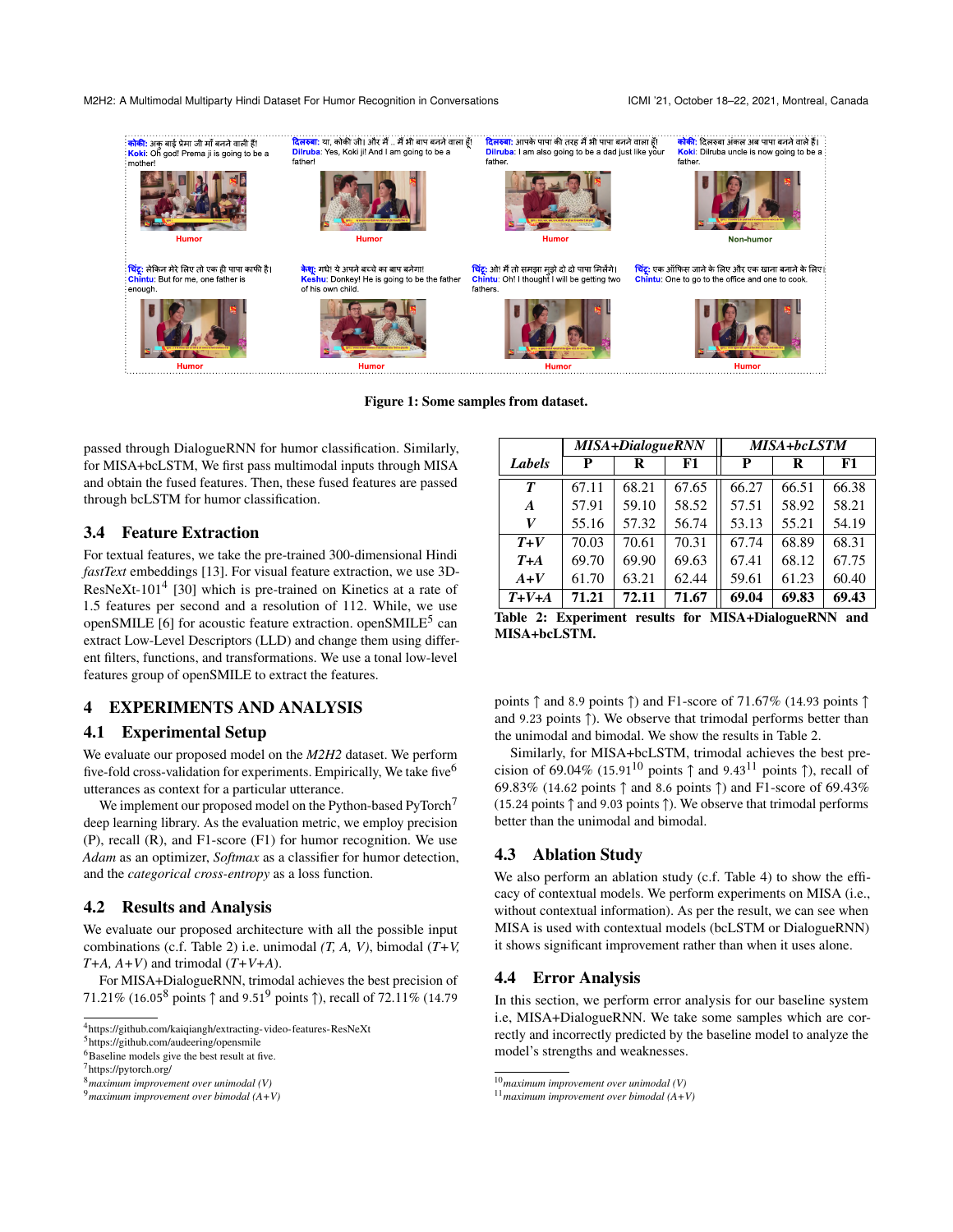<span id="page-3-2"></span>ICMI '21, October 18–22, 2021, Montreal, Canada

**Dushyant Singh Chauhan**† **, Gopendra Vikram Singh**† **, Navonil Majumder**<sup>+</sup> **, Amir Zadeh**<sup>∓</sup> **, Asif Ekbal**† **, Pushpak Bhattacharyya**† **, Louis-philippe Morency**<sup>∓</sup> **, and Soujanya Poria**<sup>+</sup>

|                | <b>Correct Prediction</b>                          |                                                         |           |           |            |
|----------------|----------------------------------------------------|---------------------------------------------------------|-----------|-----------|------------|
|                |                                                    |                                                         |           |           | Predicted  |
|                |                                                    |                                                         |           | Unimodal  | Multimodal |
|                | <b>Hindi Utterances</b>                            | <b>English Utterances</b>                               | Actual    | (T)       | $(T+V+A)$  |
|                | अरे बुढापे में मैं तुम्हें खुद ले के जाता ।        | Oh in old age I would have taken you myself.            | humor     | non-humor | humor      |
| $\overline{2}$ | ये दिलरुबा कहता है ना कि पिछले जन्म में वो छोट्टमल | This Dilruba says that he was the only son of Chhotumal | non-humor | humor     | non-humor  |
|                | मोटूमल करोडपति का एकलौता बेटा था, राइट?            | Motumal Crorepati in his previous life, right?          |           |           |            |
| $\overline{3}$ | स्टाफ वालों! मेरा मतलब                             | Staff guys! I mean                                      | humor     | non-humor | humor      |
| $\overline{4}$ | कुछ याद आया? कुछ याद आया?                          | Remember anything? remember something?                  | non-humor | humor     | non-humor  |
| 5              | जाते वक्त ऐसी अश्रभ बातें नहीं करते ।              | Do not do such inauspicious things while leaving.       | humor     | non-humor | humor      |
|                | <b>Incorrect Prediction</b>                        |                                                         |           |           |            |
|                | ये लोग मुझे बहत मार रहे हैं।                       | These guys are beating me hard                          | humor     | non-humor | non-humor  |
| $\overline{2}$ | हाय .टोटो!                                         | hey, Toto!                                              | non-humor | non-humor | humor      |
| $\overline{3}$ | ये पिंकी लाई।                                      | Pinky brought this                                      | humor     | humor     | non-humor  |
| $\overline{4}$ | अरे भाई, मेरी असली वाली गन यहीं छुट गैइ।           | Hey brother, my original gun is left here               | non-humor | humor     | humor      |
| 5 <sup>1</sup> | कौन सी असली है कौन सी नकली है ।                    | which is real which is fake                             | non-humor | non-humor | humor      |

Table 3: Error analysis: Some correct and incorrect predicted samples.

<span id="page-3-0"></span>

| <b>Setup</b>     | P     | R     | F1    |
|------------------|-------|-------|-------|
| MISA+DialogueRNN | 71.21 | 72.11 | 71.67 |
| MISA+bcLSTM      | 69.04 | 69.83 | 69.43 |
| <b>MISA</b>      | 67.61 | 70.26 | 68.90 |
|                  |       |       |       |

Table 4: Ablation study

We show a few samples<sup>[12](#page-3-1)</sup> (c.f. Table [3\)](#page-3-2) which are correctly predicted by the multimodal setup, but incorrectly predicted by the unimodal setup. For example, second utterance of the corrected pre-diction in Table [3,](#page-3-2) ये दिलरुबा कहता है ना कि पिछले जन्म में वो छोट्रमल मोट्रमल करोडपति का एकलौता बेटा था, राइट? (This Dilruba says that he was the only son of Chhotumal Motumal Crorepati in his previous life, right?) Gokhale is giving idea to Keshav with a polite tone and neutral facial expression. The actual label is non-humor but the unimodal model (text) predicts it as humorous instance while the multimodal model predicts the label correctly because it is clear from the acoustic and visual features that there were no humorous punches but only normal talk. We show some visual frames in Figure [2](#page-3-3) which clearly show the neutral facial expression.

<span id="page-3-3"></span><mark>गोखले</mark>: ये दिलरुबा कहता है ना कि पिछले जन्म में वो छोट्रमल मोट्रमल करोड़पति का एकलौता बेटा था , राइट? Gokhale: This Dilruba says that he was the only son of Chhotumal Motumal Crorepati in his previous life, right?



Figure 2: Some visual frames of second utterance of correct prediction in Table [3.](#page-3-2)

On the other hand, we also show some samples, where the multimodal model fails to predict the correct label. For example, first utterance of incorrect prediction in Table [3,](#page-3-2) ये लोग मुझे बहत मार रहे हैं। (these guys are beating me hard) has the actual label as humor. But, the multimodal fails to predict the correct label because of the sad tone and the sad visual expression of Dilruba (दिलरुबा). We

show some visual frames in Figure [3](#page-3-4) which clearly shows the sad facial expression of Dilruba.

<span id="page-3-4"></span>

Figure 3: Some visual frames of first utterance of incorrect prediction in Table [3.](#page-3-2)

# 5 CONCLUSION

In this paper, we have presented a novel *Multimodal Multi-party Hindi Humor* (M2H2) recognition dataset for conversations (4.46 hours in length). We employed two strong baseline setups, *viz.* MISA with DialogueRNN and MISA with bcLSTM. MISA is a fusion model while DialogueRNN and bcLSTM are contextual models. We believe this dataset will also be useful as a useful resource for both conversational humor recognition and multimodal artificial intelligence. Empirical results on the *M2H2* dataset demonstrate that the multimodal baselines yield better performance over the unimodal framework.

In the future, we would like to extend our work towards the multi-party dialogue generation in Hindi with the help of humor and speaker information.

## ACKNOWLEDGEMENT

Dushyant Singh Chauhan acknowledges the support of Prime Minister Research Fellowship (PMRF), Govt. of India. Asif Ekbal acknowledges the Young Faculty Research Fellowship (YFRF), supported by Visvesvaraya PhD scheme for Electronics and IT, Ministry of Electronics and Information Technology (Meit/8Y), Government of India, being implemented by Digital India Corporation (formerly Media Lab Asia). Soujanya Poria is supported by the SUTD SRG grant no. T1SRIS19149.

<span id="page-3-1"></span><sup>&</sup>lt;sup>12</sup>For the global audience, we also translate these Hindi utterances into English.